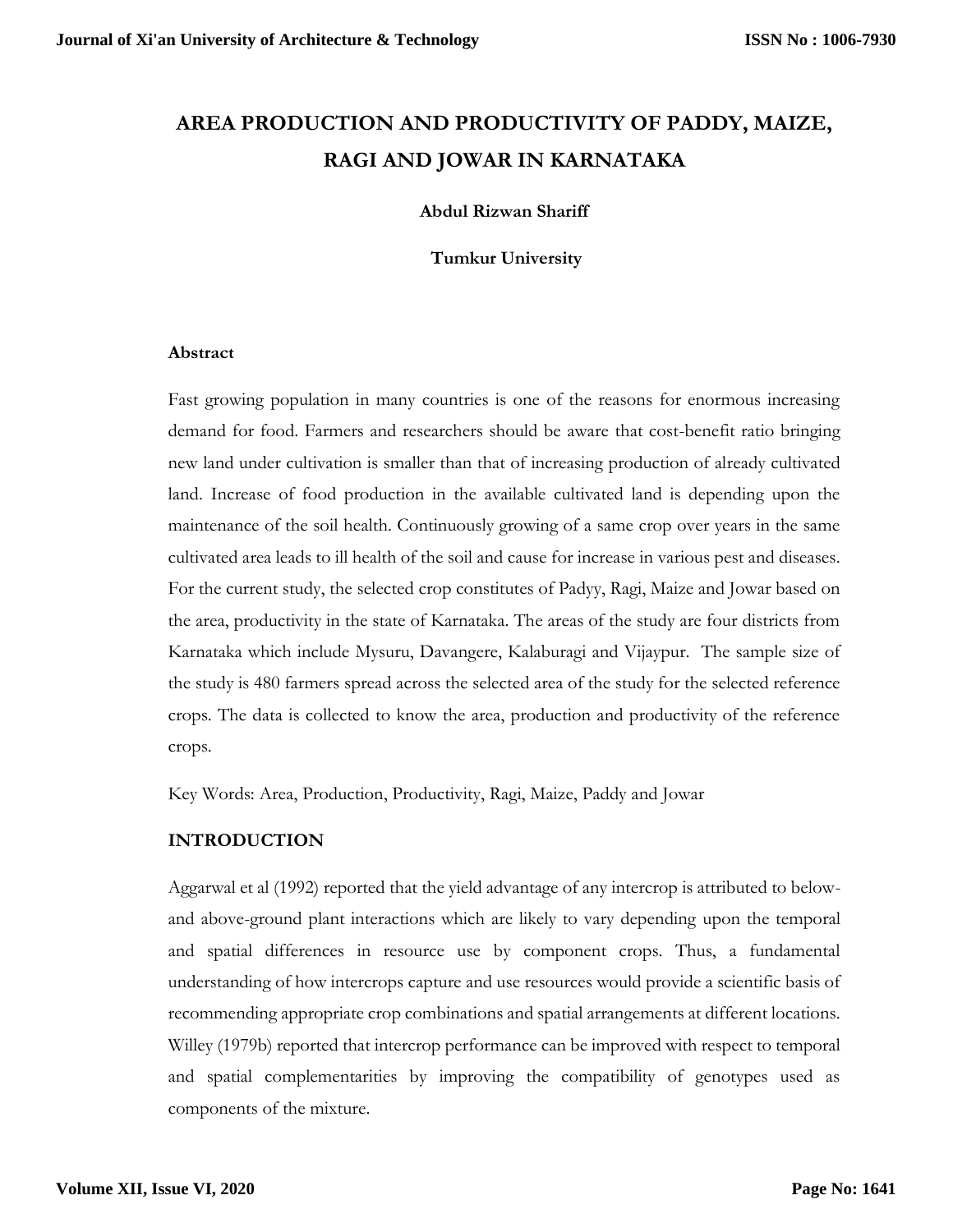Presently, interest in intercropping is increasing and fast becoming important among the small scale farmers because of their diversified needs and low farm income from the mono-cropping system The challenge therefore is to identify crops capable of sustaining their potential yield when grown in specific row arrangements with other crops. Spitters (1983) reported that yield of grain per unit area is an essential measure of mixture performance which represent only a part of total plant biomass and may not fully reflect the result of competition between species in mixture. A number of indices such as land equivalent ratio, relative crowding coefficient, competitive ratio, actual yield loss, monetary advantage and intercropping advantage have been proposed to describe competition within and economic advantages of intercropping systems (Banik et al., 2000). The idea of sustainable agriculture among others includes the adoption of agricultural practices used in low-input traditional farming such as growing arable crops in mixtures (intercrops). Intercropping of cereals with legumes has been popular in tropics (Hauggard-Nielsen et al., 2001) and rain-fed areas of the world (Banik et al., 2000) due to its various advantages (Chen et al., 2004, Agegnehu et al., 2006). Mixed cropping or intercropping is an important practice considered as part of the subsistence farming designed to meet the increase in domestic food requirements.

**Maize:** To overcome the problem of ill health one can use alternate methods like intercropping, relay cropping, mixed cropping and so on. Maize is a principle rainy season crop; it is extensively grown in Karnataka. Increase in the area and production has been clearly noticed in the above table. Because of its requirement of less labour force, easy post harvest mechanism, well established marketing and prevailing rainfall distribution, this crop is very well catching up in the state. Maize requires high plant nutrients, hence growing of this crop alone over the years will barren the land and cause for decline in productivity.

**Paddy (Rice):** Paddy (rice) has been an important foodgrain crop, which has been traditionally cultivated and consumed throughout India. Possibly this is one among the rare crops which is consumed by all class of consumers; poor, middle and rich income group. It is for this reason that paddy is always treated as an important and sensitive crop from the view point of consumers in India. It is also an important crop for farmers, since it seems to provide an assured income for them because of having relatively better procurement and pricing policies implemented by the government agencies. Rice originated at least 130 million years ago as wild grass. Cultivated rice, as we know it today, was first grown about 10,000 years ago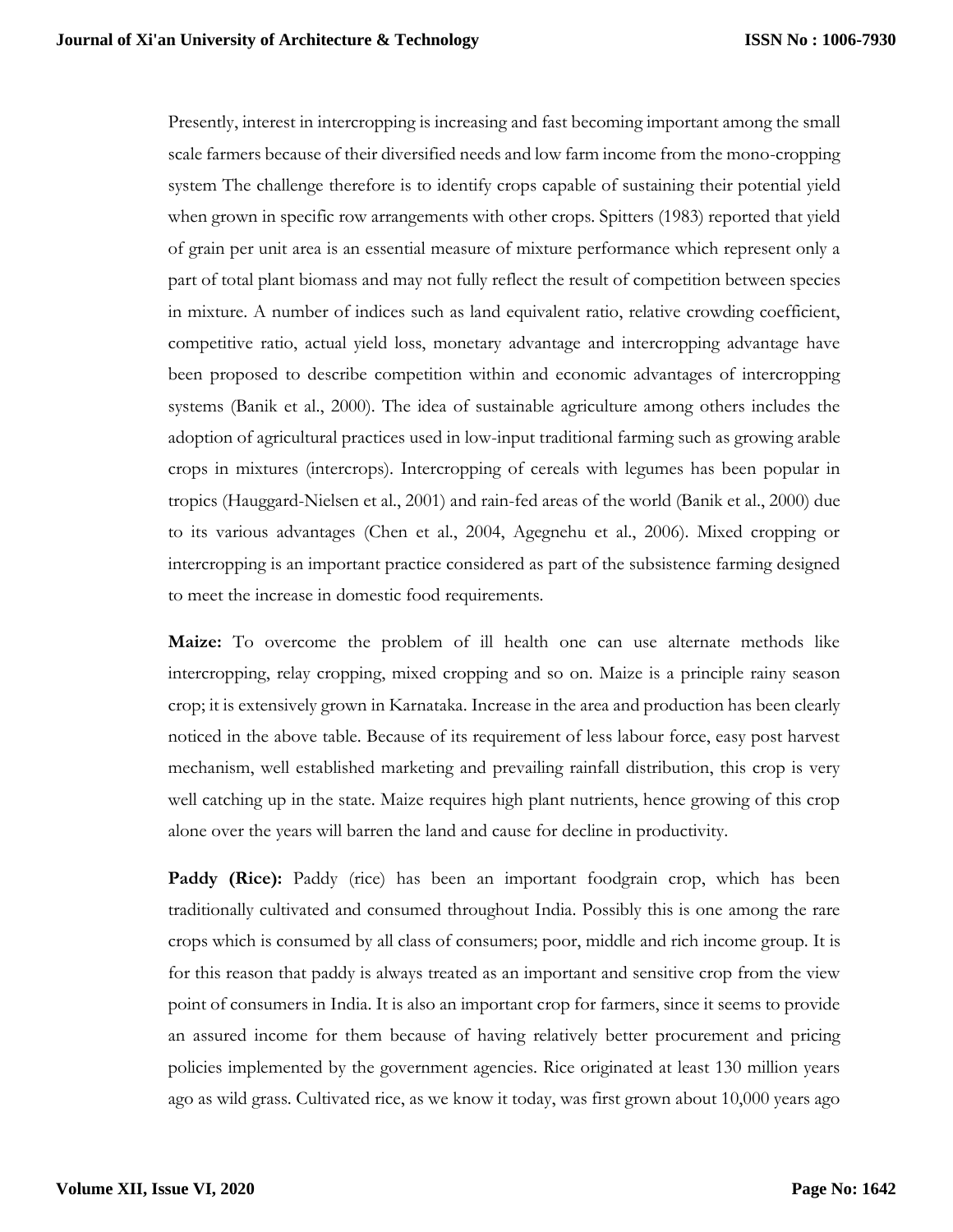in south-east Asia, probably in India. Rice is the world's most adaptable crop. It can be grown in desert, slash and burn forests, 3000-meter high mountains, 3 meters below sea level and 8 feet of flood water. Rice is not a tropical plant, but is still associated with a wet, humid climate. It is generally believed that the domestication of rice began somewhere in the Asian arc.

**Ragi:** Eleusine coracana, also known as African millet or ragi, is widely grown in Africa and Asia. It is originally native to the Ethiopian Highlands though it was introduced in India a long time ago. Its adaptability to the higher elevations makes it suitable to grow even at a height of more than 2,000 meters. Although statistics on individual millet species are not very accurate, it is estimated that ragi is grown on approximately 38,000 sq km. It is also, often intercropped with peanuts, cowpeas, pigeon peas or other plants. Ragi has an important protein component, amino acid methionine, which makes it an important low-cost ingredient for fulfilling the protein intake requirements of millions of poor who generally live on starchy staples e.g. plantain, polished rice, or maize.

Most of these benefits peg ragi with a potential to improve nutrition, food security, as well as to foster rural development and support sustainable land use. n India, ragi is mostly grown and consumed in Rajasthan, Karnataka, Andhra Pradesh, Tamil Nadu, Orissa, Maharashtra, Kumaon region of Uttarakhand and Goa; of which, Maharashtra, Tamil Nadu and Uttarakhand produce the bulk of ragi in the country. There are significant yield variations observed even among the top producing States. Post-harvest management of ragi is unproblematic; the seeds are seldom attacked by insects or moulds and combined with a longer shelf life make the finger millet an important crop in risk-avoidance strategies for poorer farming communities. The price variations across States are not very high, hence, the commodity has much better price stability too. Despite so many advantages the ragi has not grown to be a major crop in our country due to it's designation as a low-value inferior crop alongside other millets.

**Jowar:** Sorghum popularly known as jowar is the most important food and fodder crop of dry land agriculture. The cereal crop is perennial in nature and possessing corn like leaves and bearing the grain in a compact cluster. Sorghum is the fifth most important cereal crop in the world after wheat, rice, maize and barley. It is found in the arid and semi arid parts of the world, due to its feature of being extremely drought tolerant. The nutritional value of sorghum is same as of that of corn and that is why it is gaining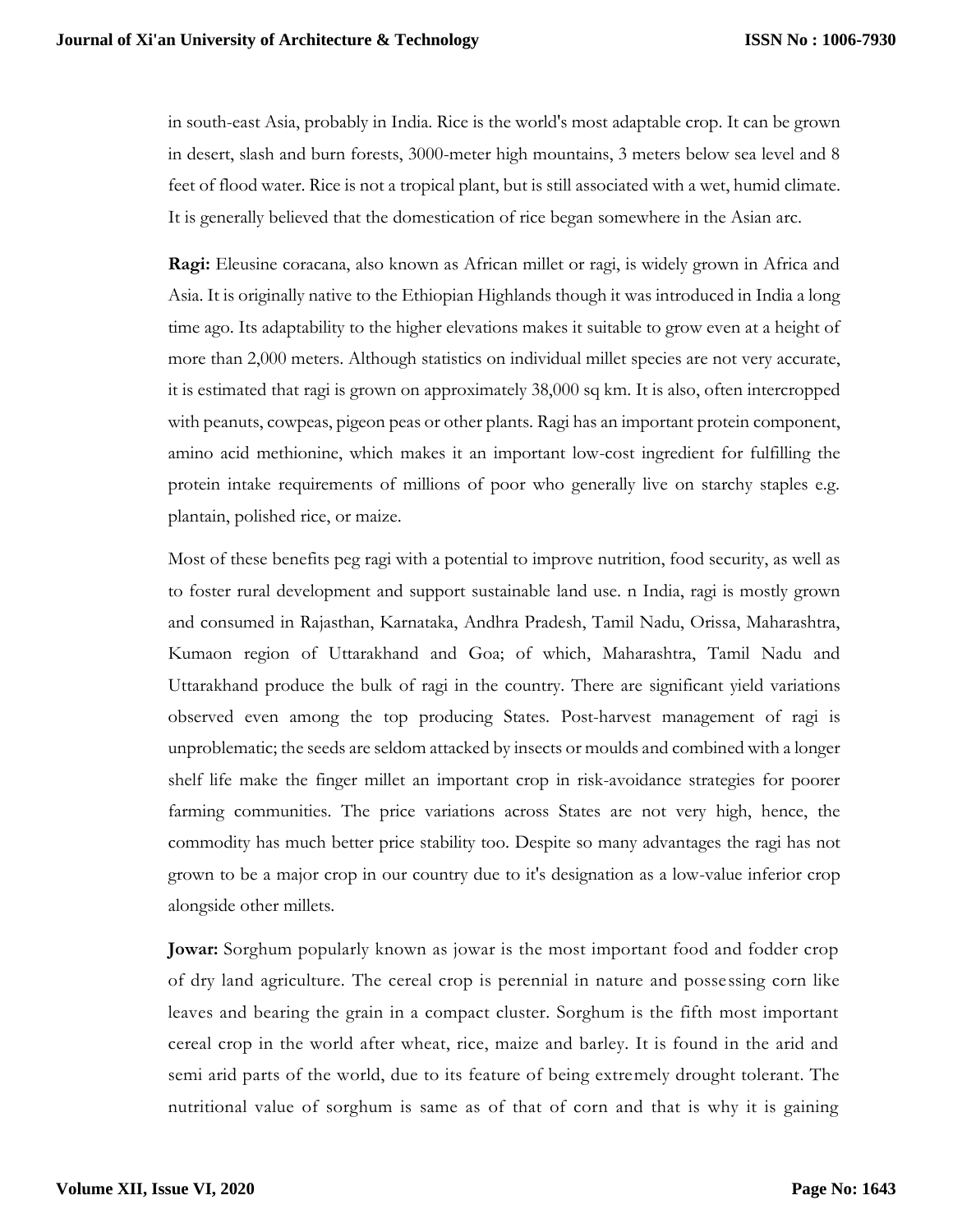importance as livestock feed. Sorghum is also used for ethanol production, producing grain alcohol, starch production, production of adhesives and paper other than being used as food and feed.Jowar is one of the major staple food grain crops in India. Out of the total area under jowar cultivation in India, 50% is cultivated in Maharashtra. Whereas out of the total production of Jowar in the nation, 52% is from Maharashtra. Karnataka, Andhra Pradesh, Tamil Nadu. One more advantage of this crop is that it can be grown in both Kharif and Rabi season. Also, it can handle and grow on a wide range of soil types starting from fertile to less nutrient soils but an effective output largely depends on soil moisture, resistance and porosity.

# **METHODOLOGY:**

The areas of the study are four districts from Karnataka which include Mysuru, Davangere, Kalaburagi and Vijaypur. The sample size of the study is 480 farmers spread across the selected area of the study for the selected reference crops. The data is collected to know the area, production and productivity of the reference crops. The Sampling method adopted for the study to ascertain the objectives is the Probability Sampling Technique particularly the **Multi-stage** sampling method. The entire Karnataka state is divided into districts, districts are divided as taluka and taluka are further divided into villages. First Stage of Sampling: From the entire Karnataka state, four districts i.e. Davanagere, Kalaburagi, Vijaypura and Mysore are selected based on the production, productivity and yield ragi, maize, jowar and paddy. Each district is considered as the block and four cereal crops representing the strata's constituting Area and Stratified Sampling Technique.From each block (district), taluka's is considered based on the cultivation of the crops selected for the study constituting the Area sampling technique.From the each taluka, five villages creating sub-blocks which cultivate the highest amount of the crops are selected. From each of these sub-blocks, five farmers who are cultivating higher quantity the selected crops constituting cluster sampling are taken as the sample items for the study. All the agriculturists were given questionnaire which was tested scientifically for the reliability and validity and internal consistency.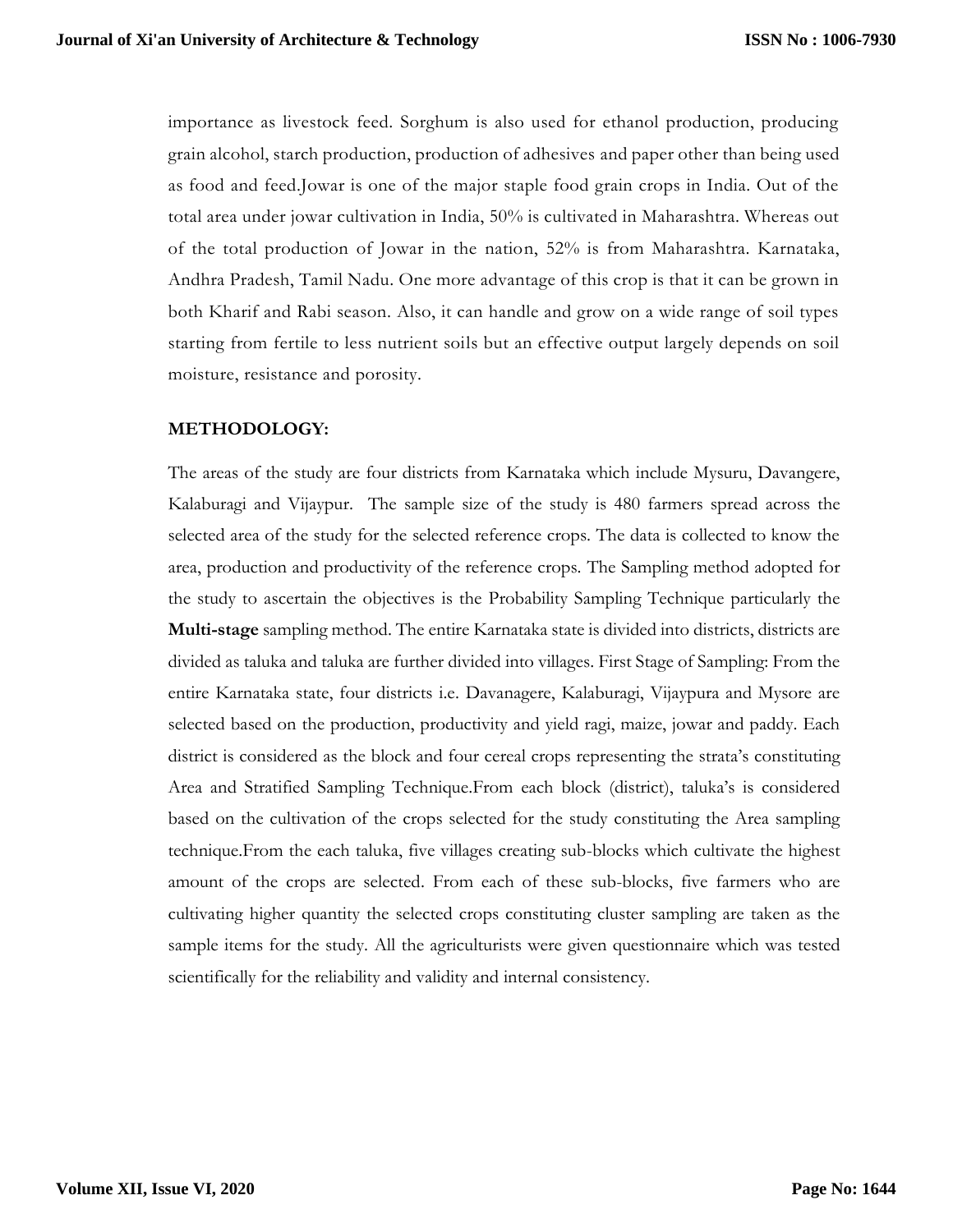#### **RESULTS AND DISCUSSION:**

| <b>S1.</b>     | Age             | Mysuru    |               |     |                | Davangere Kalburgi |               | Vijayapur      |               | Pooled         |                |
|----------------|-----------------|-----------|---------------|-----|----------------|--------------------|---------------|----------------|---------------|----------------|----------------|
| No.            | Category        | No        | $\frac{0}{0}$ | No. | $\frac{0}{0}$  | No.                | $\frac{0}{0}$ | N <sub>0</sub> | $\frac{0}{0}$ | N <sub>o</sub> | $\frac{0}{0}$  |
|                |                 | $\bullet$ |               |     |                |                    |               |                |               | ٠              |                |
| 1              | Young           |           | 34.1          |     | 32.5           |                    | 39.1          |                | 43.3          |                | 37.2           |
|                | $($ <40 years)  | 41        | 7             | 39  | $\theta$       | 47                 | 7             | 52             | 3             | 179            | 9              |
| 2              | Middle          |           |               |     |                |                    |               |                |               |                |                |
|                | $(40 - 47)$     |           | 25.0          |     | 20.0           |                    | 19.1          |                | 30.0          |                | 23.5           |
|                | years)          | 30        | $\theta$      | 24  | $\overline{0}$ | 23                 | 7             | 36             | $\theta$      | 113            | $\overline{4}$ |
| $\mathfrak{Z}$ | Old             |           | 40.8          |     | 47.5           |                    | 41.6          |                | 26.6          |                | 39.1           |
|                | $($ > 47 years) | 49        | 3             | 57  | $\overline{0}$ | 50                 | 7             | 32             | 7             | 188            | 7              |
|                | Total           | 120       | 100           | 120 | 100            | 120                | 100           | 120            | 100           | 480            | 100            |

#### **Table 1: Respondent age wise distribution of sample rural households**

**Source: Primary Data**

Table-1 represents the age wise distribution of sample rural household in Mysuru, Davanagere, Kalaburagi and Viyjayapura. According to the Table-1, it is evident that 34.17% of the households are young who belong to the age group of <40 from Mysuru, 32.50% of the sample households belong to the age category of <40 in Davagere, around 39.17% of the households belong the age category of <40 from Kalaburagi and 43.33% of the household from Vijaypur belongs to the age category of  $\leq 40$  years indicating that highest number of the sample households of the study belong to Vijaypur. 25.00% of the rural households form Mysuru belong to the age category of 40-47 Years, followd by 20.00% from Davangere, 19.17% of the rural household from the sample belongs to the age category of 40-47 from Kalaburagi and 30.00% of the sample households are from Vijaypur indicating highest percentage of middle age group are from Vijaypur. There are about 40.85 of the sample households belong to the age category of  $\geq$ 47 in Mysuru, followed by 47.5% from Davangere, for about 41.6% of the sample households are from Kalaburagi who belong to the age category of >47 and 26.6% of the households belong to the age category of >40 in Vijaypur. Out of 480 sample households', 37.29% belong to the age category of <40 years, 23.54% belong to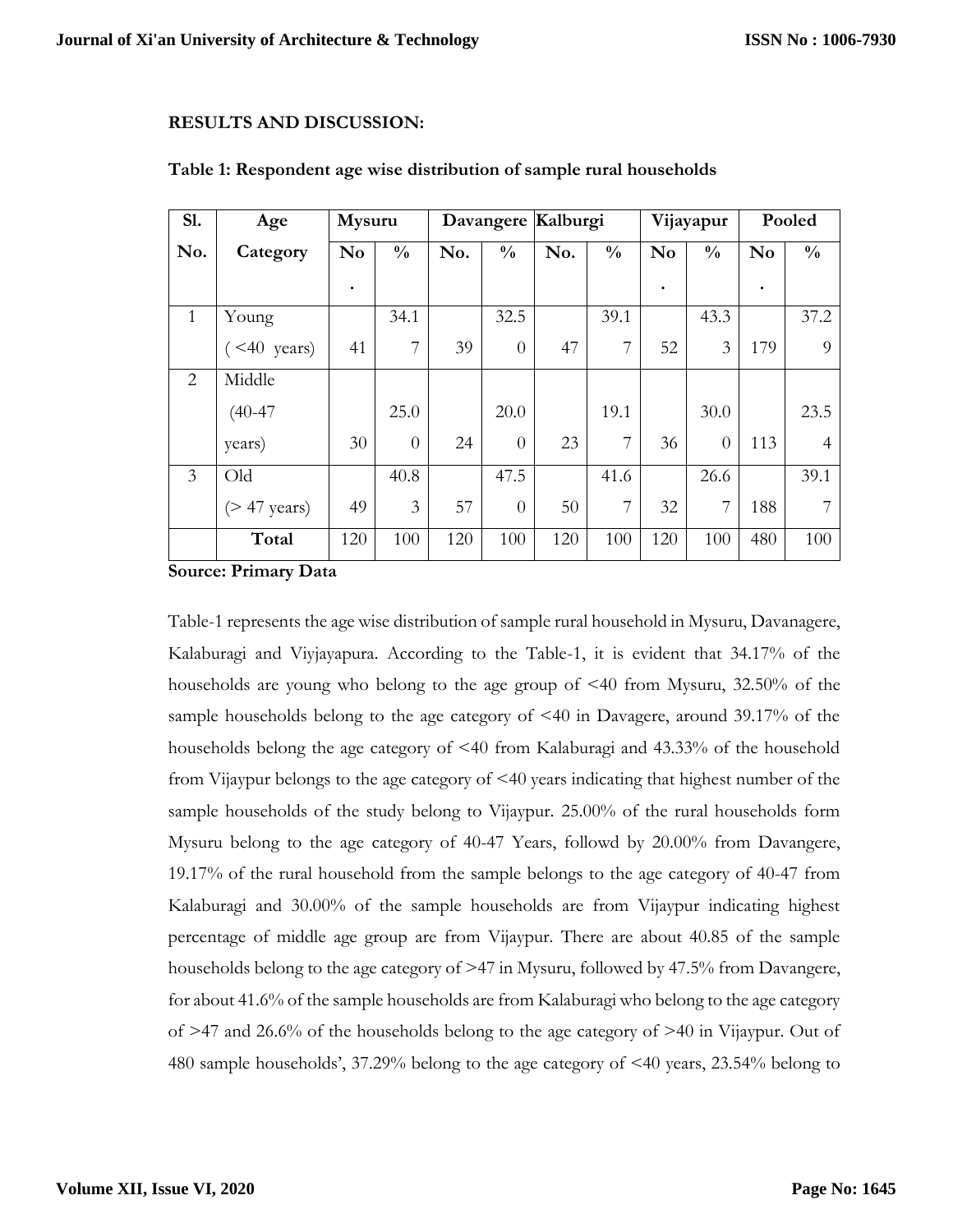category of 40-47 years and 39.17% of the households belong to the category of >47years. The majority of the sample households belong to the age category of >47.

| S1.            | Family               | Mysuru         |               | Davangere |               | Kalburgi       |                | Vijayapur              |                | Pooled         |               |
|----------------|----------------------|----------------|---------------|-----------|---------------|----------------|----------------|------------------------|----------------|----------------|---------------|
| No.            | size                 | No.            | $\frac{0}{0}$ | No.       | $\frac{0}{0}$ | N <sub>0</sub> | $\frac{0}{0}$  | $\mathbf{N}\mathbf{o}$ | $\frac{0}{0}$  | N <sub>o</sub> | $\frac{0}{0}$ |
|                | (Member              |                |               |           |               | ٠              |                | $\bullet$              |                | $\bullet$      |               |
|                | s)                   |                |               |           |               |                |                |                        |                |                |               |
|                | Small                |                |               |           |               |                | 21.6           |                        | 41.6           | 24             |               |
| $\mathbf{1}$   | $(Up \text{ to } 4)$ | 85             | 70.83         | 87        | 72.50         | 26             | 7              | 50                     | $\overline{7}$ | 8              | 51.67         |
|                | Medium               |                |               |           |               |                | 50.8           |                        | 33.3           | 16             |               |
| $\overline{2}$ | $(5-8)$              | 33             | 27.50         | 27        | 22.50         | 61             | 3              | 40                     | 3              | $\mathbf{1}$   | 33.54         |
|                | Large                |                |               |           |               |                | 27.5           |                        | 25.0           |                |               |
| $\overline{3}$ | ( > 8)               | $\overline{2}$ | 1.67          | 6         | 5.00          | 33             | $\overline{0}$ | 30                     | $\theta$       | 71             | 14.79         |
|                |                      |                |               |           |               |                |                |                        |                | 48             |               |
|                | Total                | 120            | 100           | 120       | 100           | 120            | 100            | 120                    | 100            | $\bf{0}$       | 100           |

**Table 2: Distribution of rural households by family size**

#### **Source: Primary Data**

The distribution of the rural households' by family size across the area of the study is illustrated in the Table-2. The family size is divided into small, medium and large based on the number of the members where small family is composed of members up to 4, medium sized family is composed of members up to 5-8 and large family is composed of members more than 8. 7- .83% of the households belong to small family in Mysuru, 72.50% of the household belongs small family from Davangere, 21.6% and 41.6% of the sample households belong to the category of small family from Kalaburagi and Vijyapur respectively. Similarly, 27.5% of them belong to medium family from Mysuru, 22.50% of the respondents belong to medium sized family from Davangere, 50.83% of the households belong to medium sized family from Kalaburagi and 33.33% of them belong medium sized family from Vijaypur. 1.67%, 5.00%, 27.50% and 25% of the sample households belong to large sized families in Mysuru,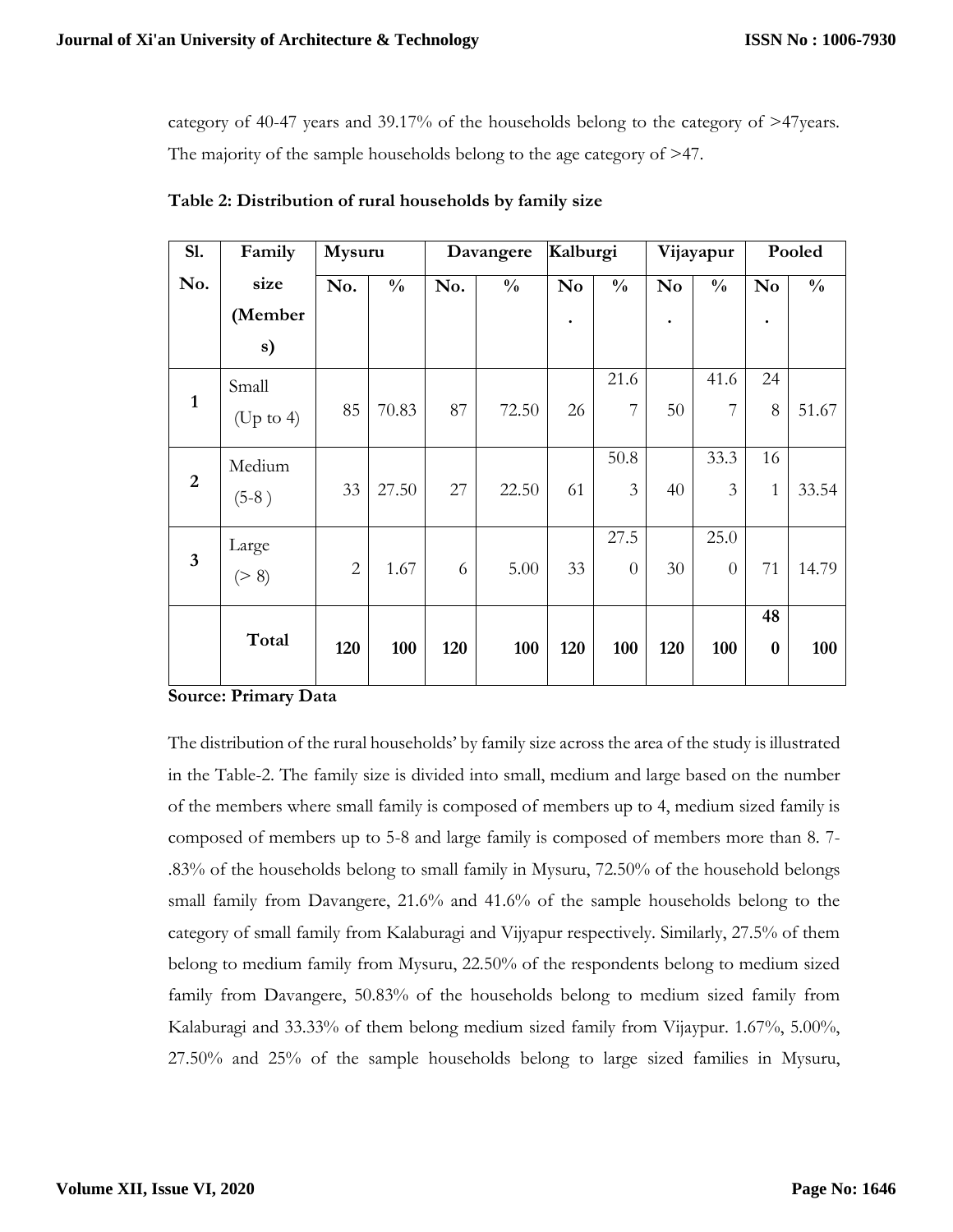Davangere, Kalaburagi and Vijaypur respectively. Majority of the rural household belong to small sized families.

| S1.            | Education  | Mysuru         |               | Davangere      |               | Kalburgi     |               |     | Vijayapur     | Pooled |               |  |
|----------------|------------|----------------|---------------|----------------|---------------|--------------|---------------|-----|---------------|--------|---------------|--|
| No.            | level      | No.            | $\frac{0}{0}$ | No.            | $\frac{0}{0}$ | No.          | $\frac{0}{0}$ | No. | $\frac{0}{0}$ | No.    | $\frac{0}{0}$ |  |
| $\mathbf{1}$   | Illiterate | 20             | 16.67         | 28             | 23.33         | 42           | 35.00         | 37  | 30.83         | 127    | 26.46         |  |
| $\overline{2}$ | Primary    | 37             | 30.83         | 31             | 25.83         | 33           | 27.50         | 22  | 18.33         | 123    | 25.63         |  |
| 3              | Secondary  | 30             | 25.00         | 35             | 29.17         | 26           | 21.67         | 31  | 25.83         | 122    | 25.42         |  |
| $\overline{4}$ | <b>PUC</b> | 10             | 8.33          | 16             | 13.33         | 13           | 10.83         | 21  | 17.50         | 60     | 12.50         |  |
| 5              | Degree     | 21             | 17.50         | $\overline{4}$ | 3.33          | 5            | 4.17          | 6   | 5.00          | 36     | 7.50          |  |
| 6              | PG         | $\overline{2}$ | 1.67          | 6              | 5.00          | $\mathbf{1}$ | 0.83          | 3   | 2.50          | 12     | 2.50          |  |
|                | Total      | 120            | 100           | 120            | 100           | 120          | 100           | 120 | 100           | 480    | 100           |  |

**Table 3: Distribution of rural households by education level**

Source: Primary Data

The educational qualification of the sample households is categorized as Iliterates, Primary, Secondary, PUC, Degree and Post-graduation. According to the analysis, 16.67% of the households belong to the category of illiterates from Mysuru, 23.33% of them belong to illiterate category from Davangere, 35% of them are from Kalaburagi and 30.83% of them are from the Vijaypur. 30.83% of the sample household belongs to the category of primary, 25.83%, 27.50% and 18.33% are from Davangere, Kalaburagi and Vijaypur respectively. 25%, 29.17%, 21.67% and 25.83% of the sample households belong to the category of secondary school from Mysuru, Davangere, Kalburagi and Vijaypur respectively. There are about 8.33%, 13.33%, 10.83% and 17.50% of the sample household belong to the category of PUC from Mysuru, Davangere, Kalaburagi and Vijaypur respectively. Similarly, 17.50%, 3.33%, 4.17% and 5% of them belong to the category of degree from Mysuru, Davanagere, Kalaburagi and Vijaypur respectively. 1.67%, 5%, 0.83% and 2.50% of the households have pursued postgraduation.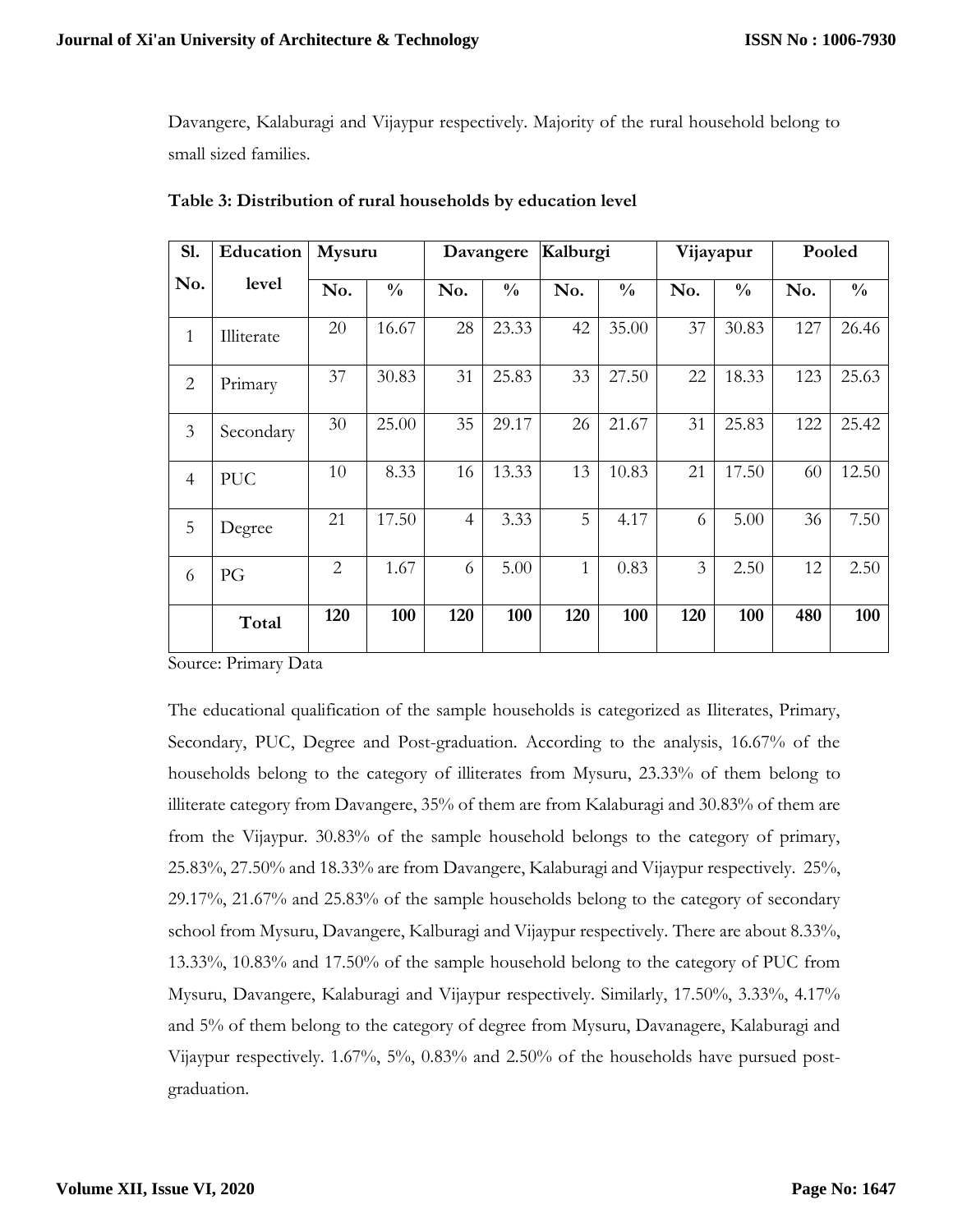| Sl.            | Particulars | Mysuru         |               |                | Davangere     |                | Kalburgi      |                | Vijayapur     |                | Pooled        |  |
|----------------|-------------|----------------|---------------|----------------|---------------|----------------|---------------|----------------|---------------|----------------|---------------|--|
| N <sub>0</sub> |             | No             | $\frac{0}{0}$ | No             | $\frac{0}{0}$ | No             | $\frac{0}{0}$ | No             | $\frac{0}{0}$ | No             | $\frac{0}{0}$ |  |
| $\bullet$      |             |                |               |                |               |                |               |                |               |                |               |  |
| $\mathbf{1}$   | Dug well    | 11             | 9.17          | 12             | 10.00         | 25             | 20.83         | 32             | 26.67         | 80             | 16.67         |  |
| $\overline{2}$ | Borewell    | 35             | 29.1          | 38             | 31.67         | 76             | 63.33         | 73             | 60.83         | 222            | 46.25         |  |
|                |             |                | 7             |                |               |                |               |                |               |                |               |  |
| 3              | Canal       | 64             | 53.3          | 65             | 54.17         | 16             | 13.33         | 13             | 10.83         | 158            | 32.92         |  |
|                |             |                | 3             |                |               |                |               |                |               |                |               |  |
| $\overline{4}$ | Tank        | 10             | 8.33          | 5              | 4.17          | 3              | 2.50          | $\overline{2}$ | 1.67          | 20             | 4.17          |  |
| 5              | Others      | $\overline{0}$ | 0.00          | $\overline{0}$ | 0.00          | $\overline{0}$ | 0.00          | $\theta$       | 0.00          | $\overline{0}$ | 0.00          |  |
|                | (specify)   |                |               |                |               |                |               |                |               |                |               |  |
| 6              | Total       | 120            | 100           | 120            | 100           | 120            | 100           | 120            | 100           | 480            | 100           |  |

**Table: 4. Details of Sources of Irrigation accessed by sample households**

Source: Primary Data

The Table-4 elucidates the outcome of analysis of sources of irrigation accessed by sample households of the study. According to the table, from Mysuru; 9.17%, 29.17%, 53.33%, 8.33% households have access to water through well, borewell, canal and tank respectively, from Davangere; 10%, 31.6%, 54.17% and 4.17% get the water supply from well, borewell, canal and tank respectively, from Kalaburagi; 20.8%, 63.33%, 13.33% and 2.20% have access to water through well, borewell, canal and tank respectively, from Vijaypur; 26.67%, 60.83%,10.83% and 1.67% have accessed water from well, borewell, canal and tank respectively.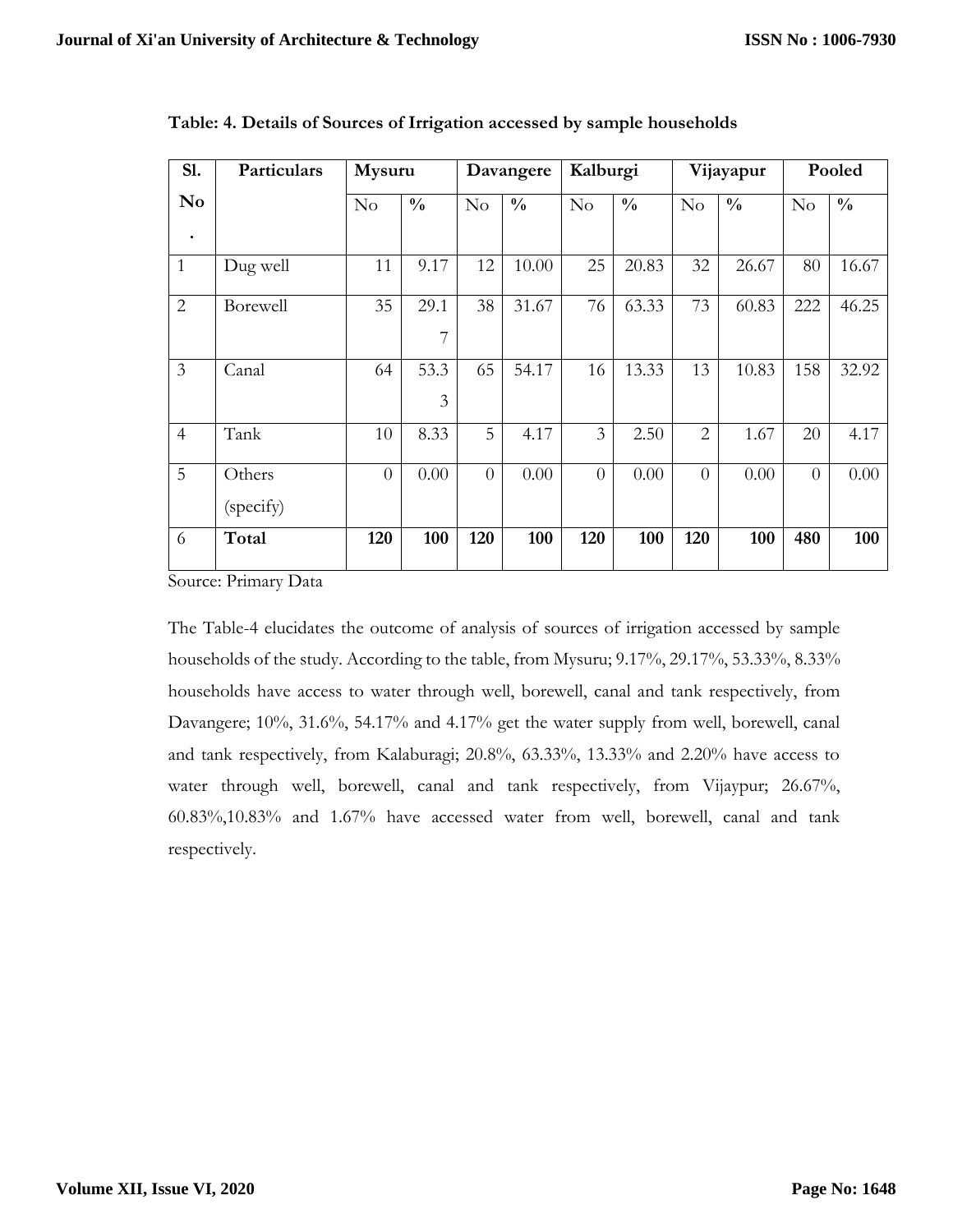| S1.                     | Particulars            | Mysuru         |                   | Davange        |                   | Kalburgi       |                | Vijayapu       |                         | Pooled         |                |
|-------------------------|------------------------|----------------|-------------------|----------------|-------------------|----------------|----------------|----------------|-------------------------|----------------|----------------|
| N                       |                        |                |                   |                | re                |                |                | r              |                         |                |                |
| о.                      |                        | Ac             | $\frac{0}{0}$     | Ac             | $\frac{0}{0}$     | Acr            | $\frac{0}{0}$  | Acr            | $\frac{0}{0}$           | Ac             | $\frac{0}{0}$  |
|                         |                        | re             |                   | re             |                   | e              |                | e              |                         | re             |                |
|                         |                        | 3.9            | 72.5              | 4.9            | 75.7              | 6.3            | 38.7           | 5.2            | 36.4                    | 5.1            | 48.0           |
| $\mathbf{1}$            | Irrigated owned land   | 8              | $\theta$          | 7              | 6                 | $\mathbf{1}$   | $\overline{4}$ | $\mathbf{1}$   | 3                       | $\overline{2}$ | $\mathbf{1}$   |
|                         | Irrigated leased in    | 1.0            | 18.9              | 0.9            | 14.0              | 0.6            |                | 1.4            |                         | 1.0            |                |
| $\overline{2}$          | land                   | $\overline{4}$ | $\overline{4}$    | $\overline{2}$ | $\overline{2}$    | 3              | 3.87           | 1              | 9.86                    | $\overline{0}$ | 9.38           |
|                         | Irrigated leased out   | 0.0            |                   |                |                   | 0.3            |                | 0.2            |                         | 0.1            |                |
| 3                       | land                   | 3              | 0.55              | 0.1            | 1.52              | 3              | 2.03           | 3              | 1.61                    | 7              | 1.62           |
|                         | Irrigated net          | 4.9            | 90.8              | 5.7            | 88.2              | 6.6            | 40.5           | 6.4            | 44.7                    | 5.1            | 48.0           |
| $\overline{\mathbf{4}}$ | operated area          | 9              | 9                 | 9              | 6                 |                | $\overline{2}$ |                | 6                       | $\overline{2}$ | 1              |
|                         | Unirrigated owned      | 0.5            |                   | 0.8            | 12.8              | 8.0            | 49.3           | 7.1            | 50.2                    | 4.1            | 38.9           |
| 5                       | land                   | $\overline{4}$ | 9.84              | $\overline{4}$ | $\overline{0}$    | $\overline{4}$ | 6              | 8              | $\mathbf{1}$            | 5              | $\overline{3}$ |
|                         | Unirrigated leased in  |                |                   |                |                   | 2.2            | 13.6           | 0.8            |                         | 0.7            |                |
| 6                       | land                   | $\theta$       | 0.00              | $\overline{0}$ | 0.00              | $\overline{3}$ | 9              | 7              | 6.08                    | 8              | 7.27           |
|                         | Unirrigated leased out | 0.0            |                   | 0.0            |                   | 0.5            |                | 0.1            |                         | 0.2            |                |
| $\overline{7}$          | land                   | $\overline{4}$ | 0.73              | $\overline{4}$ | 0.61              | 9              | 3.62           | $\overline{2}$ | 0.84                    | $\overline{0}$ | 1.85           |
|                         | Unirrigated net        |                |                   | 0.7            | 11.8              | 9.6            | 59.1           | 7.9            | 55.2                    | 5.1            | 48.0           |
| 8                       | operated area          | 0.5            | 9.11              | 8              | 9                 | 3              | $\overline{2}$ |                | $\overline{\mathbf{4}}$ | $\overline{2}$ | $\mathbf{1}$   |
|                         |                        | 4.5            | 82.3              | 5.8            | 88.5              | 14.            | 88.1           | 12.            | 86.6                    | 9.2            | 86.9           |
| 9                       | Total owned land       | $\overline{2}$ | 3                 | $\mathbf{1}$   | 7                 | 36             | 5              | 39             | 4                       | 7              | 6              |
|                         |                        | $1.0\,$        | 18.9              | 0.9            | 14.0              | 2.8            | 17.5           | 1.5            | 10.7                    | 1.5            | 14.8           |
| 10                      | Total leased in land   | $\overline{4}$ | $\overline{4}$    | $\mathbf{2}$   | $\overline{2}$    | 6              | 6              | 3              | $\theta$                | 9              | 9              |
|                         | Total leased out       | 0.0            |                   | 0.1            |                   | 0.9            |                | $1.0\,$        |                         | 0.5            |                |
| 11                      | land                   | 7              | 1.28              | $\overline{4}$ | 2.13              | 3              | 5.71           | 9              | 7.62                    | 6              | 5.23           |
|                         | Total net operated     | 5.4            | 100.              | 6.5            | 100.              | 16.            | 100.           | 14.            | 100.                    | 10.            | 100.           |
| 12                      | area                   | 9              | $\boldsymbol{00}$ | 6              | $\boldsymbol{00}$ | 29             | 00             | 3              | $\boldsymbol{00}$       | 66             | $\bf{00}$      |

# **Table-5 Average Size of land holdings by sample households**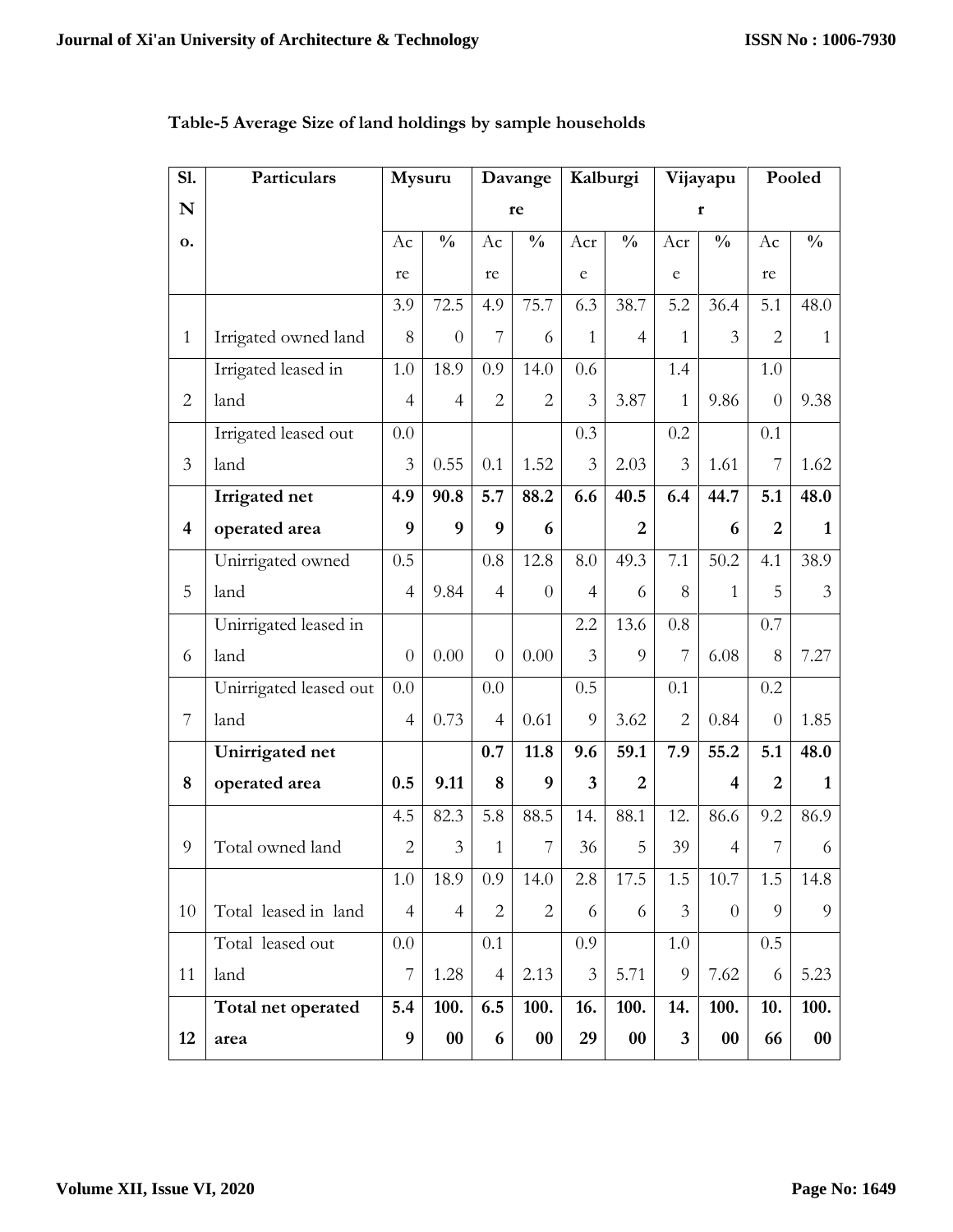From the Table-5, it is evident that 90.89% of the households have irrigated net operated area from Mysuru, 88.2% of the households have irrigated net operated area from Davangere, 40.5% of the households have irrigated net operated area from Kalaburagi and 44.76% of the households have irrigated net operated area from Vijaypur. 9.11% of the households from Mysuru have unirrigated net operated area, 11.89% of the households have unirrigated net operated area from Davangere, 59.12% of the sample households have unirrigated net operated area from Kalaburagi and 55.2% have unirrigated net operated area from Vijaypur.

Table-6(Annexure where **Area-** Million ha, **Production-** Million tones and **Yield**- kg./ha.) contemplates on the growth rate of area production and productivity of reference crops paddy, maize, ragi and jowar. The area utilized for the production of the paddy is 2.61, 3.47, 6.96 and 21.16 for growing paddy from Mysuru, Davangere, Kalaburagi and Vijaypur respectively with production of 2.63, 5.77, 11.47 and -18.27 and yield 1.10, 2.30, 4.51 and 2.89 respectively. The area utilized for the production of Ragi is 1.95, 0.04,0.000and 0.000 in Mysuru, Davangere, Kalaburagi and Vijaypur respectively with the production of -0.59, -1.74, 0.00 and 0.000 resulted in yield of 1.35, 2.30,0.000 and 0.000. The area utilized for Maize is for about 2.64, 12.44, 4.51and -14.78 from Mysuru, Davangere, Kalaburagi and Vijaypur respectively with the production of 3.50, 7.56, 6.08 and -7.72 resulted in the yield of 0.87, -4.88, 1.57 and 7.06. Similarly, the area of production of Jowar is 2.61, 3.47, 6.96and -21.16 respectively from Mysuru, Davangere, Kalaburagi and Vijaypur with production of 2.63, 5.77, 11.47 and 18.27 with yield of 0.01, 2.30, 4.51 and 2.89.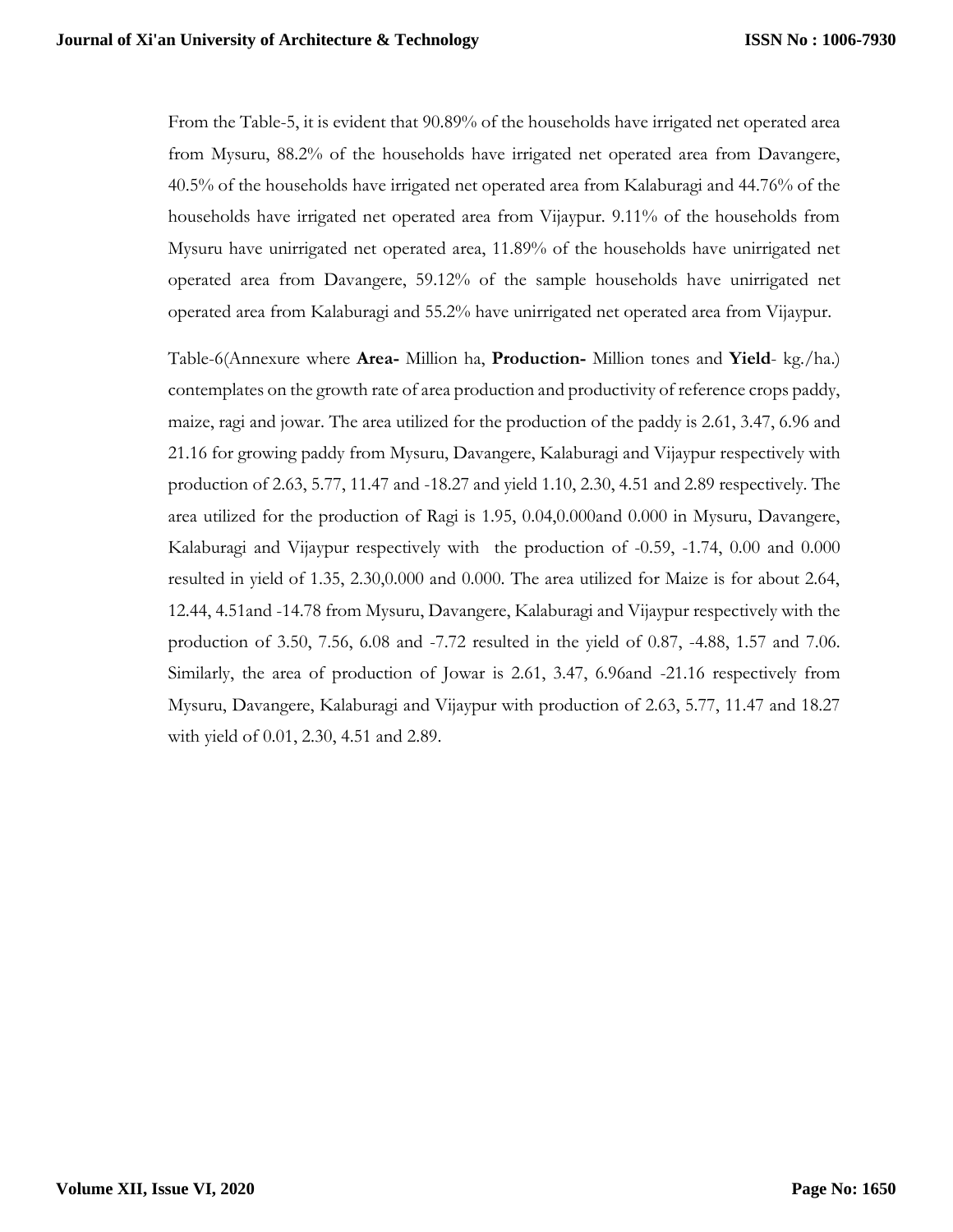## **Conclusion:**

- 1. Joseph M. Awika, Major Cereal Grains Production and Use around the World. ACS Symposium Series, American Chemical Society: Washington, DC, 1-8 (2011)
- 2. Anon Diet, nutrition and the prevention of chronic diseases. In WHO Technical Report Series, Geneva, 916, 1−150 (2003) 3. Food and Agricultural Organisation (FAO), FAO Statistical Data Base, http://apps.fao.org/, (2014) 4. Kabra K.N. and Ittyerah A., The Public Distribution System in India, Eastern book, New Delhi., 12, (2009)
- 3. Singh S., Food security effectiveness of the Public Distribution System in India, Unpublished MBA thesis, Faculty of Economics, University of Ljubljana, (2006) 6. Vaidynathan A., Agricultural Productivity Revisited, Paper presented at the International Food Policy Research Institute (IFPRI) Policy Seminar, (2009)
- 4. Adewuyi S.A., Resource Use Productivity in Food Crop Production In Kwara State, Nigeria, Phd Thesis department of Agricultural Economics University of Ibadan, Ibadan, (2002) 8. Muhammad-Lawal A. and Atte O.A., An Analysis Of Agricultural Production In Nigeria, African J. of General Agriculture, 2(1) (2006)
- 5. Fasoranti M.M.A, Stochastic Frontier Analysis of Effectiveness OfCassava-Based Cropping Systems In Ondo State, Nigeria, Phd Thesis, Department of Agricultural Economics and Extension, FUTA, Akure, (2006)
- 6. Egwuda Joseph Ekwute, Economic Analysis of Lowland Rice Production In Ibaji LGA Of Kogi State, Msc thesis, Department of Agricultural Economics and Extension, Ahmadu-Bello University, Zaria, (2001)
- 7. Akintayo O.I., Output Differentials, Total Factor Productivity and Factor Use Intensity in Rain-Fed Rice Production Systems in Ekiti and Niger States, Ph. d 2nd Seminar Presentation, Department of Agricultural Economics University of Ibadan, Ibadan, (2011)
- 8. Yusuf B.I., Baba K.M., Mohammed I. and Dogondaji S.D., Determinants of rice Production : A guide for food security policy in Nigeria, In Sustaining Agricultural growth to meet national economic development goal, Proceedings of the 23rd Annual conference of the farm management association of Nigeria, FAMAN. (Muhammed I.; Kyiogwom, U.B.; Hassan W.A., Ala A.L., Singh A. and Dogondaji S.D., eds), (2009)